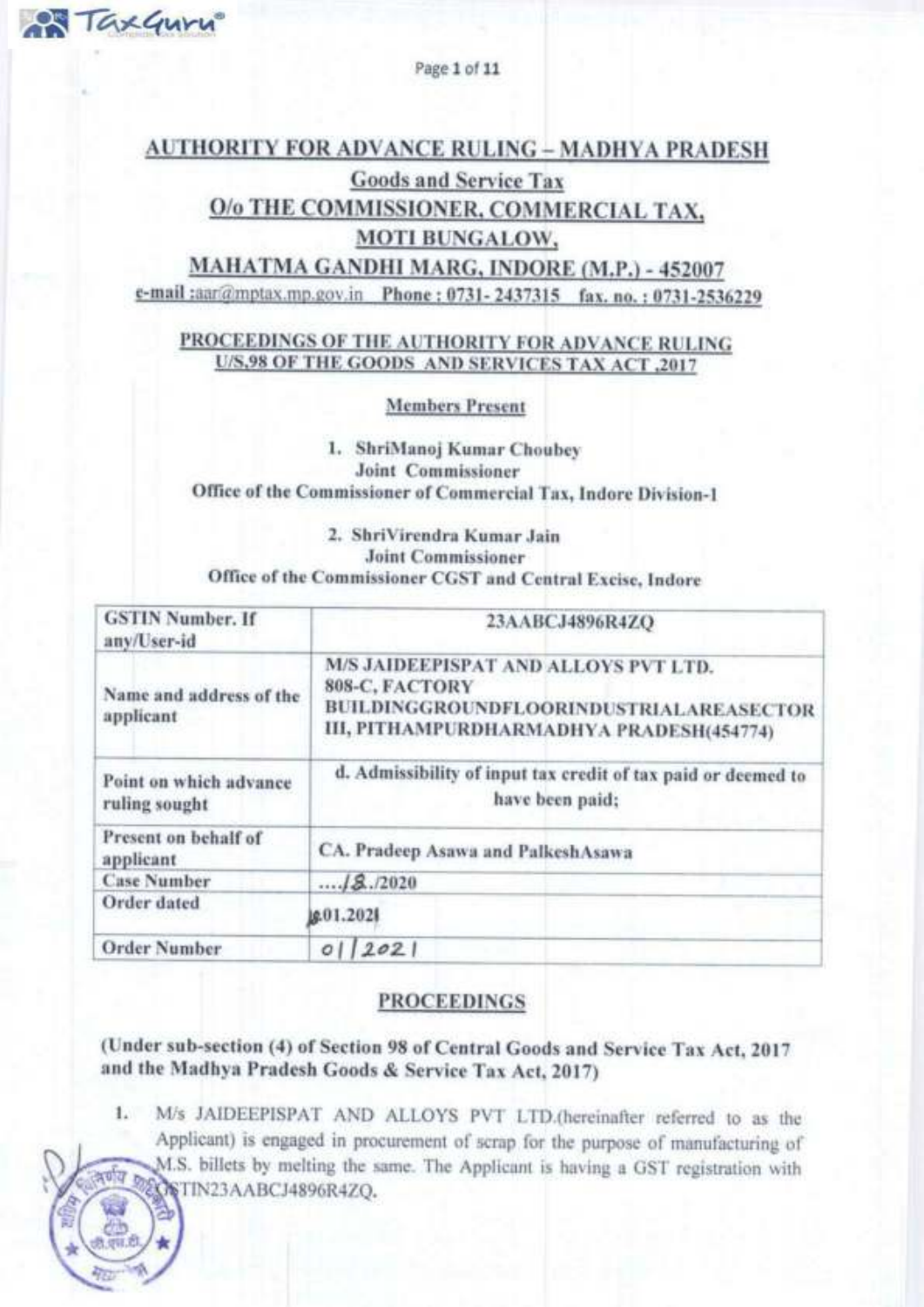2. The provisions of the CGST Act and MPGST Act are identical, except for cenain provisions. Therefore, unless a specific mention of the dissimilar provision is made, a reference to the CGST Act would also mean a reference to the same provision under the MPGST Act. Further, henceforth, for the purposes of this Advance Ruling,a reference to such a similar provision under the CCST or MP GST Act would be mentioned as being under the GST Act.

#### BRIEF FACTS OF THE CASE \_ 3.

3.1 The applicant is engaged in procurement of scrap for the purpose of manufacturing of M.S. billets by melting the same, The current advance ruling is sought in respect of availability of ITC on the scrap and the relevant documentation required determining the eligibility of the same.

#### QUESTION RAISED BEFORE THE AUTHORJTY - 1.

4.1 Whether the procedure adopted and the documents/records maintained by the applicant(as elaborated below) can be deemed to be a sufficient compliance of the conditions and restrictions for the admissibility of input tax credit of the tax paid on inward supply of local scrap and sponge iron used by the applicant for manufacture of M.S. billets?

5. DEPARTMENT VIEW POINT - Circle in-charge of circle 3, commercial tax department (SGST), Indore informs to this authority through his letter number 17 dated 06.01.2021 and letter number 29 dated 08.01.2021 that there is an another unit of the same company, other than the unit M/s Jaideep Ispaat and Alloy private limited GSTN23AABCJ4896R4ZQWho has file application for advance ruling exist. That unit is Jaideep Ispaat and Alloy private limited, Unit-II holds GSTN23AABCJ4896R2ZS. This unit is registered in his circle. He further informed the authority that an adjudication has been made for the Unit-ll(23AABCJ4896R2ZS)and demand has also been raised. while adjudicating the case ITC from non-existence/ non-functional firms were also taken into consideration. Many of the points raised by the applicant in application for advance ruling were put forward in the argument during adjudication.

## 6. RECORD OF PERSONAL HEARING -

6.1. Shi Pradeep Asawa and Palkesh Asawa, CA appeared on behalf of the applicants for personal hearing on electronic mode and he reiterated the submission already filed along with the Application.

6.2. The Applicant stated that Jaipdeep Ispaat and Alloys private limited, Trade name M/s Rathi lron And Steel Industries SMS (A Unit Of Jaideep Ispat And Alloys Pvt. Ltd), a company registered under the Companies Act (hereinafter referred to as 'theapplicant') is registered under the Central Goods and Services Tax Act, 2017 and theMadhya Pradesh State Goods and Services Tax Act, 2017 (hereinafter referred to as the "GST Act") having the registration number23AABCJ4896R4ZQ.

6.3, The applicant manufactures M.S. billets in its factory located at Pithampur, For thepurpose of manufacture, the applicant procures various scrap iron and sponge iron which is melted in their factory and converted to M.S. billets which are supplied by the applicant to various customers on payment of applicable GST thereon.

6.4. As a standard operating procedure for procurement of such scrap and sponge iron (hereinafter referred to as "the concemed inputs"), the applicant mainrain variousdocuments, the details of which are given above. That, the applicant maintains

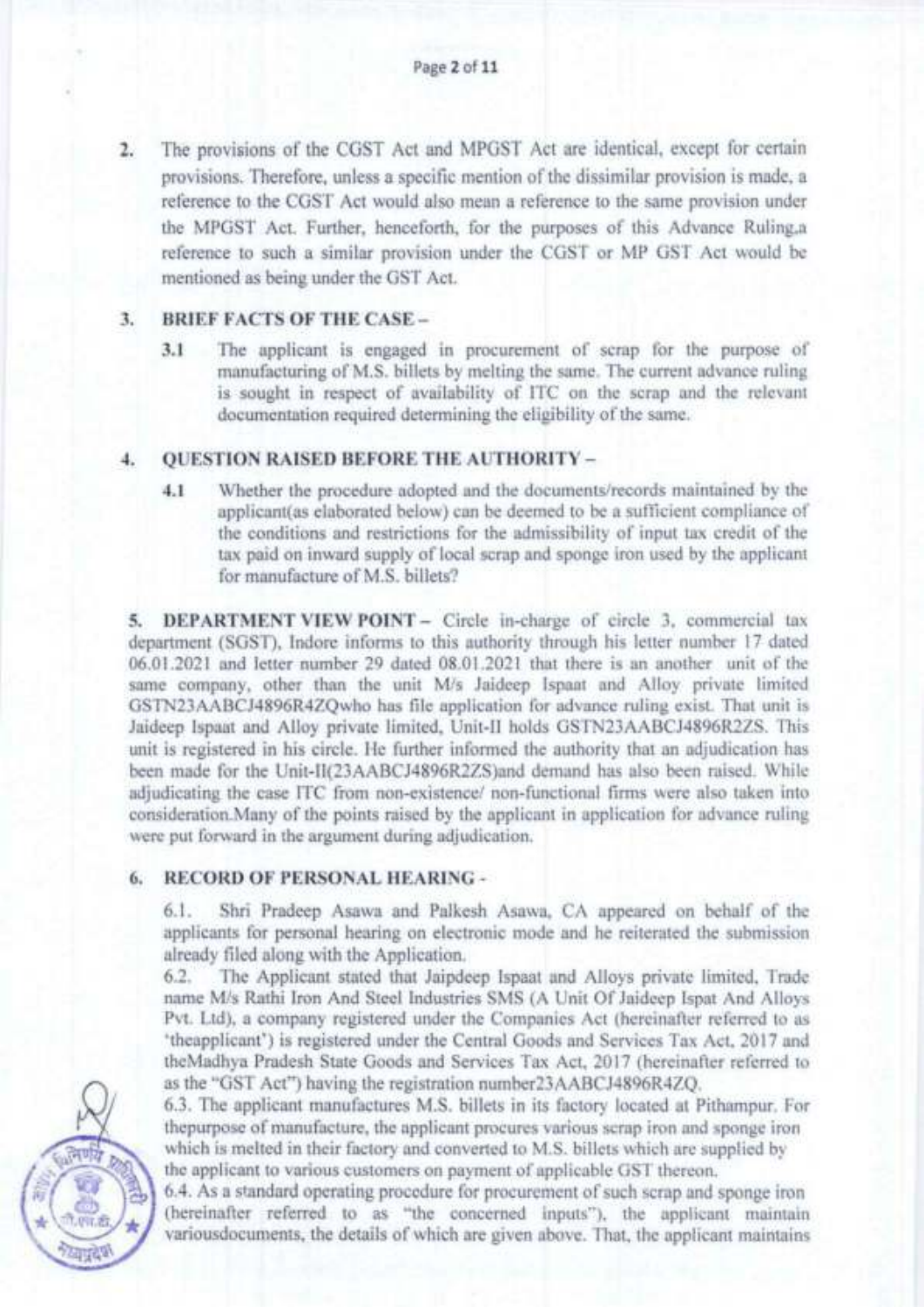an ERP system whereby the same procedure is followed for all procurements of the<br>concerned inputs and related entries are made in their accounting software. 6.5. The Applicant argues about the applicable provisions in the GST Acts and

GST Rules-

1. As per sub-section (1) of Section 16 of the GST Acts -

Every registered person shall, subject to such conditions and restrictions as may be prescribed and in the manner specified in section 49, be entitled to take credit of input tax charged on any supply of goods or services or both to him which are used or intended to be used in the course or furtherance oJ his business and the said anount shall be credited to the electronic credit ledger of such person

2. The above provision says that the admissibility of input tax credit is subject to such

conditions and restrictions as may be prescribed. Funher, the sub-section (2) of thesame section states that the notwithstanding anything contained in the said section,

input tax credit shall not be admissible unless four conditions are met, i.e. -

a. The recipient possesses the tax invoice or debit note issued by the supplier

registered under the Act, or such other documents as may be prescribed.

b. The recipient has received the goods or services or boih.

c. Subject to the provisions of section 41 or section 43A, the tax charged in respect of such supply has been paid to the Government, either in cash or

through input tax credit admissible in respect of the said supply; and

d. The recipient has fumished a retum in section 39.

3. That the conditions and restrictions have been prescribed in rule 36 to rule 45 of the

CGST Rules, 2017. The documentary requirements and conditions for claiming ITC is

given in rule 36 of the Rules.

4. Further, the relevant definitions as given in Section 2 are reproduced below -(59) "Input" means any goods other than capital goods used or intended

to be used by a supplier in the course or furtherance of business;

(62) "Input tax" in relation to a registered person, means the central tax. State tax, integrated tax or Union territory tax charged on any supply of goods or services or both made to him and includes-

(a) The integrated goods and services tax charged on import of goods: (b) The tax payable under the provisions of sub-sections  $(3)$  and  $(4)$  of section 9:

(c) The tax payable under the provisions of sub-sections (3) and (4) of section 5 of the Integrated Goods and Services Tax Act:

(d) The tax payable under the provisions of sub-sections (3) and (4) of section 9 of the respective State Goods and Services Tax Act: or

(e) The tax payable under the provisions of sub-sections  $(3)$  and  $(4)$  of section 7 of the Union Territory Goods and Services Tax Act,

 $(63)$  "Input tax credit" means the credit of input tax:

 $(66)$  "Invoice" or "tax invoice" means the tax invoice referred in section  $31$ 

(67) "Inward supply" in relation to a person, shall mean receipt of goods or services or both whether by purchase, acquisition or any other means with or without consideration:

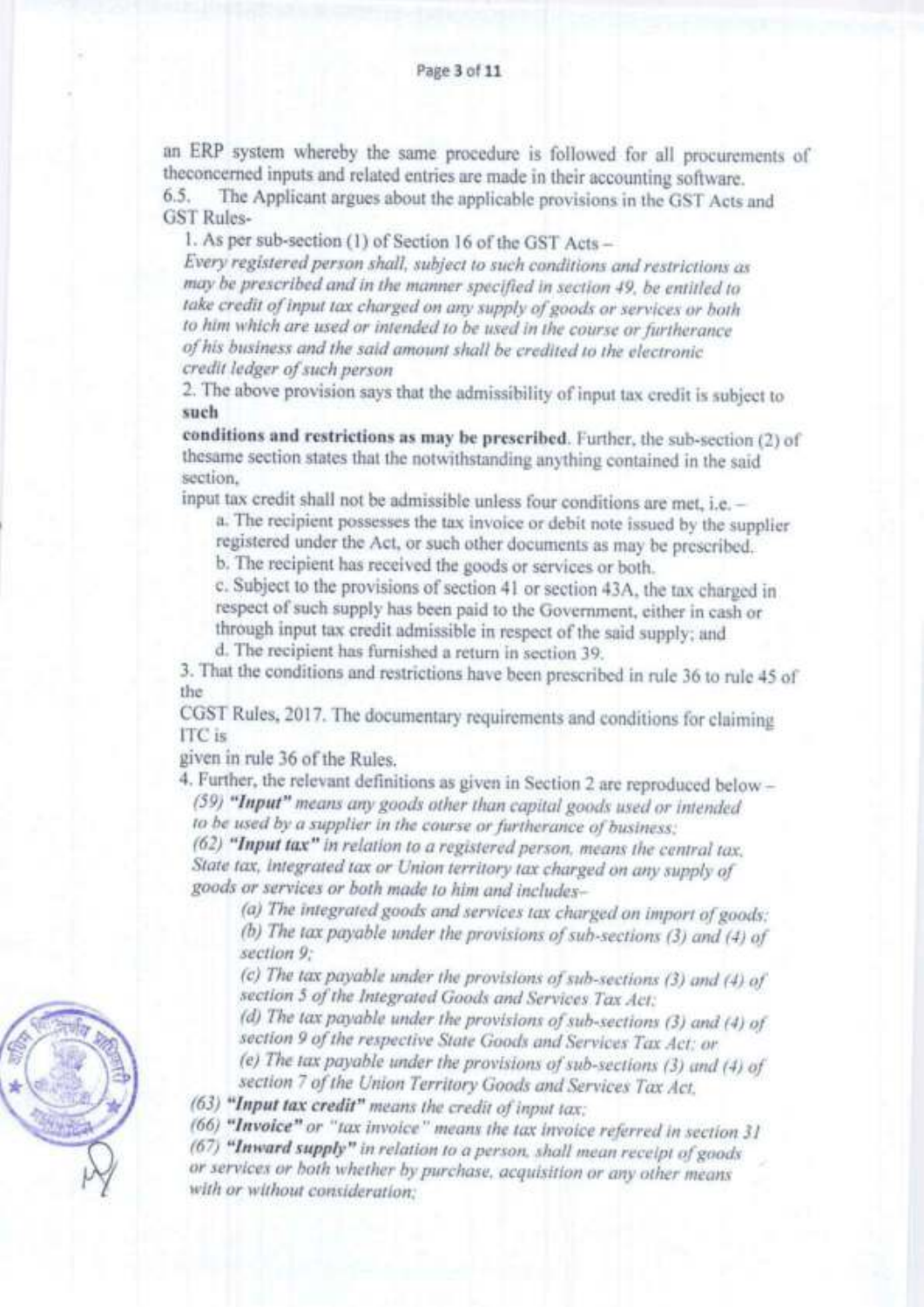6.6,STATEMENT CONTAINING THE APPLICANT'S INTERPRETATION OF LAW AND/ORFACTS (I.8. THE APPLICANT'S VIEW POINT AND SUBMISSTONS ON ISSUES ONWHICH ADVANCE RULING IS SOUGHT) .

l. The question posed before the Hon'ble Advance Ruling Authority is whether ITC is admissible on procurement of the concemed inputs if the procedure as elaborated below is adopted by the applicant in respect of inward supply of scrap and spongeiron used by the applicant for manufacture of M.S. billets?

2. The applicant submit that, in their opinion, the procedure adopted by the applicantand the documents/records maintained by the applicant is sufficient compliance ofthe conditions and rcsrictions for input tax credit as given under thc GST Acts, and therefore the ITC should be admissible on the concemed inputs based on theprocedure detailed below. This opinion is based on the following assertions.

6.7. Input tax credit admissibility -

1. The admissibility of input tax credit (ITC) of the input tax paid on the concemedinputs is principally based on two important aspects as noted below -

a. Whether ITC on concemed inputs is admissible (and not specifically excluded)

b. Whether the prescribed conditions for claim of ITC are being met

2. Appellant submit that, as far as the generally admissibility of the concemed inputs isconcemed, there is no question aboui the admissibility of the same. This is becausethe concemed inputs are directly used for the purpose of business. Further, theconcemed inputs are not specifically included in the list of blocked credit as specifiedin Section 17 of the GST Acts. Therefore, subject to the fact that the proceduralconditions for the claim of ITC are met, the ITC is generally admissible in respect ofthe concemed inputs. Hence, the eligibility of ITC is dependent on whether or notthe procedural conditions are being complied with or not.

3. In this respect, applicant submit that the procedural conditions lor the admissibilityof ITC can be simply listed as follows:

a. The applicant should be in possession of tax paying documents

b, The applicant should have received the goods.

c. The tax charged in respect of such supply should be paid.

d. The applicant should have filed a retum under Section 39.

4. Therefore, the applicant submit that, if it can be established that sufficientcompliance and documentary records are maintained, and all the proceduralrequirements are followed with as detailed below, then the ITC in respect of theconcerned inputs should be deemed to be admissible. Thus the compliance can bedeemed "sufficient" if the prescribed conditions are complied with. The applicantwould like to make the following submissions in respect of the above.

6.8. Possession of tax paying documents-

1. As per Rule 36 of the GST Rules, input tax credit shall be availed by <sup>a</sup> registeredperson on the basis of any of the following documents -

a. An invoice issued by the supplier in accordance with Section 3l

b. An invoice issued under the provisions of Section  $31(3)(f)$ 

c. A debit note issued by the supplier in accordance with Section 34

d. A bill of entry or any similar document for integrated tax on imports

e. Any Input Service Distributor invoice or any such document

2. Applicant submit that, in respect of the concerned inputs, as per the establishedprocedure, the applicant shall be in possession of the tax invoice as

ffind the state of **Saltan #**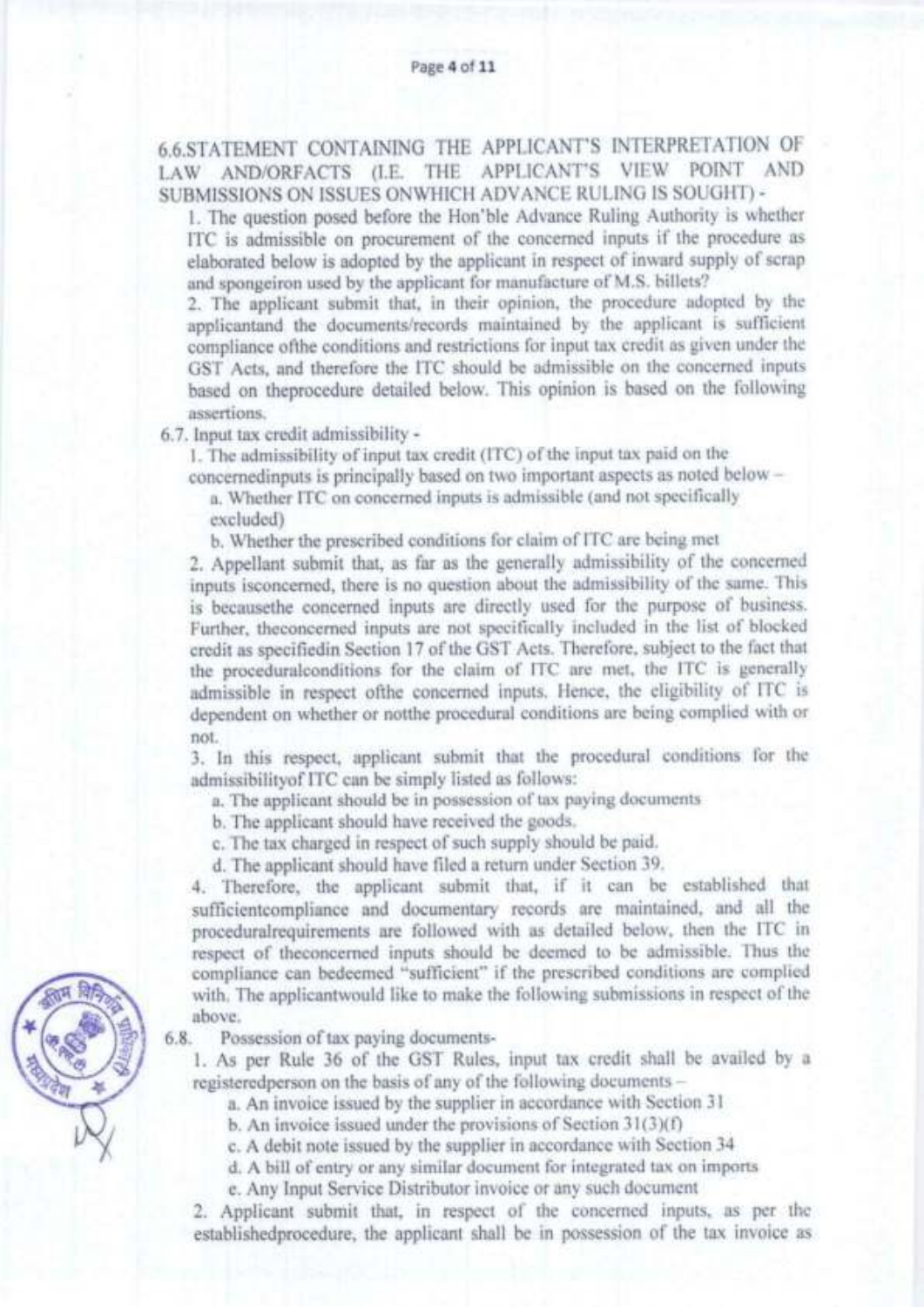described inSection 31 of the GST Acts on the basis of which the input tax credit shall be availed.

A sample copy of such invoice is enclosed herewith for your perusal.

3. For further substantiating the details mentioned on the invoice, the applicant shallalso be in possession of a valid contract with the vendors for procurement of theconcerned inputs and shall place a purchase order specifying the quantity and theagreed price of the same. The details of the invoice shall match with the detailsmentioned on the valid purchase/requisition order.

4. The invoice shall be entered in the ERP accounting system implemented by theapplicant which shall mention the date of receipt, the quantity and the value of thegoods along with the taxable value and the input tax credit availed thereon.

Applicant further submit that all the accounts and records as specified in Section 3lofthe GST Acts read with Rule 56 ofthe CST Rules.

5. Therefore, the first requirement for admissibility of ITC, i.e. the possession of <sup>a</sup> validtaxpaying document, is being fulfilled by the applicant along with proper accountsand records as required by various provisions in the GST Acts.<br>Records showing actual receipt of goods-

6.9.

1. Further to the above, in respect of the second requirement, i.e. actual receipt of goods, applicant further submit that they are keeping various records to ensure thatthe receipt of such goods is properly accounted for, and that the input tax credit isavailed on the basis of actual receipt of the concerned inputs.

2. The applicant are keeping the following records for this purpose:

a. Firstly, as soon as the truck enters the premises of the applicant, a gare entryinward slip is generated by the system which shows ihe gate pass number,the date, vehicle number, invoice number, invoice date, lorry receipt (LR)number and date, as well as the details of the vendor, the description and thequantity of the concerned inputs in the consignment. The same is signed by the security guard and is generated in presence of the truck driver.

b. Further, a photograph of the truck along with the driver thereof, clearlyshowing the vehicle number, is also clicked and kept in the records by the<br>applicant as a further documentary evidence of actual receipt of the go inthe same vehicle as is mentioned on the documents.

c. Immediately after the arrival of the vehicle in the premises, a weighment of the truck is conducted which shows the total gross weight and net weight, along with the date of weighment and the time of weighment. This slip servesas a corroborative document in addition to various other documents issuedby the supplier showing the quantitative details of the concerned inputs.

d. Further, after the weighment of the material upon arrival, a Goods Receipt Note (GRN) is also generated. This GRN is generated at the time of making an entry in the ERP accounting system of the applicant. Hence, the records of the goods showing the concerned inputs are also updated in the account and the related quantitative details are automatically updated in fiestock register of the applicant recording receipt of the goods.<br>e. After this, a quality inspection report is generated wherein the quality of

thematerial is verified, and it is ensured that the quality is in accordance with the<br>agreed norms as agreed between the applicant and the vendor. When<br>the<br>quality is also termed satisfactory, a requisite entry is entered systemand the vendor's account is credited showing the purchase.

f. As mentioned previously, the purchase entry is sipponed on the basis ofthese documents - (a) purchase invoice generated by the vendor; (b) LR or



 $\bowtie$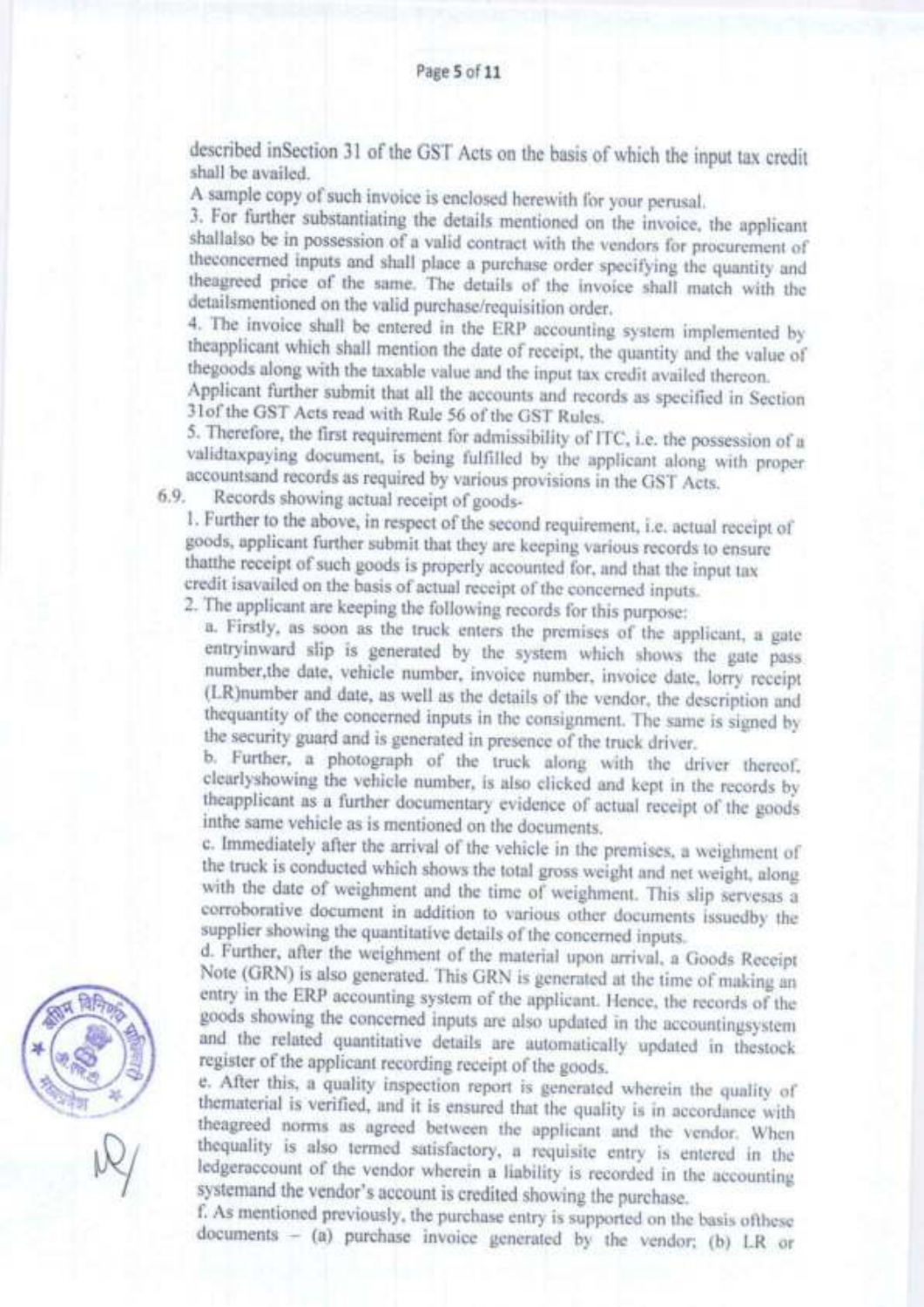consignment note showing the details of the vehicle through which thematerial was transported; and (c) an e-way bill in accordance with the GST Rules mentioning the requisite invoice, consignment and vehicle details.

6.10. Tax charged in respect of the supply having been paid to the Government-

1. Another condition for admissibility of the input tax credit is that the tax charged inrespect of the said supply should have been paid to the Government. In this respect,applicant submits that they arc taking all precautions to ensure the same.

2. Firstly, it is pertinent to note that as per Section 49 of the GST Acts, it is clarified that"payment" of tax can be made by utilising the amount in electronic cash ledger orelectronic credit ledger of the taxpayer. The relevant portion (subsections (3) and(4) of the said section) is reproduced below for ease of understanding -

- (3) The amount available in the electronic cash ledger may be used formaking any payment towards tax, interest, penalty, fees or any otheramount payable under the provisions of this Act or the rules madethere under in such manner and subject to such conditions and within suchtime as may be prescribed<br>(4) The amount available in the electronic credit ledger may be used formaking
- any payment towards output tax under this Act or under theIntegrated Goods and Services Tax Act in such manner and subject to suchconditions and within such time as may be prescribed.

3. Thus, it can be seen from the above, that the payment of tax can be made by the vendor either by utilising the amount in electronic cash ledger or the amountavailable in the electronic credit ledger of the vendor.

4. For this pwpose, it is funher noted that on the electronic common GST portal. payment of tax is usually done on a self-assessment basis by way of filing return inform GSTR-3B. This is in accordance with Section 59 of the GST Acts which states that each taxpayer shall self-assess his own taxes and pay them in a return filedunder Section 39. The said return is form GSTR-3B. Hence, it can be said thatpayment of taxes shall be done by the vendor by way of filing GSTR-3B retum.

5. Furthermore, in accordance with Rule 36(4), a condition is prescribed for availing thelTC, i.e. the total input tax credit to be availed by a registered person in respect ofthose supplies for which details have not been uploaded in a return filed underSection 37 by the supplier, shall not exceed 10 per cent of the eligible creditavailable in respect of those invoices/debit notes the details of which have beeruploaded by the supplier in a retum filed under Section 37 by rhe supplier.

6. To simplify the above point, the availability of input tax credit is largely dependenton whether the supplier has uploaded the details of the supplies in a return filedunder Section 37, i.e. GSTR-1 return of the supplier/vendor. Hence, the applicantsubmits that, it is important to ensure that the vendor has in fact uploaded the detailsof the supplies made to the applicant in their GSTR-1 return.

7. The applicant ensures that these conditions are fulfilled in the following manner:

a. The applicant is taking all the precautions to ensure that the vendor have uploaded their own GSTR-1 and GSTR-3B return. This can be verified on the electronic GST Portal. The GST Portal allows all the persons to verify whethemny person registered in GST has filed their retums or not, This can be donethrough the "search taxpayer" option on the portal which allows anybody tosee the filing schedule of any registered person.<br>b. On the basis of this, it can be seen that the vendors of the concerned inputsare

filing their GSTR-1 and GSTR-3B return. Further, it is also made sure thatthe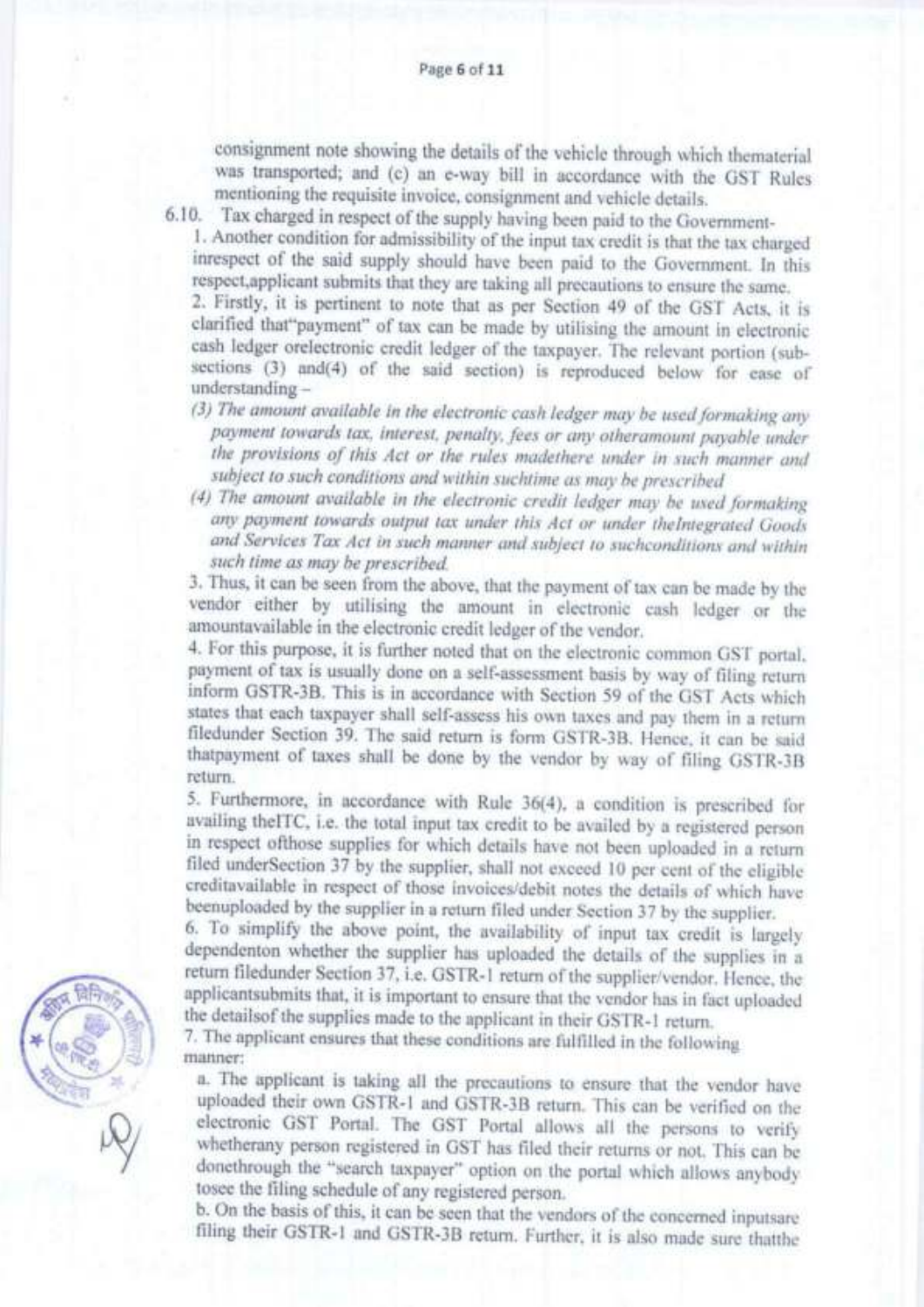details of the supplies from these vendors have actually been reflected in their GSTR-1 return by cross-tallying the details as appearing in the GSTR-2Astatement appearing on the GST Portal of the applicant, which is autopopulatedon the basis of various inward supplies uploaded by variousvendors of the applicant.

c. This shows that the compliance of both the above mentioned conditions isensured by the applicant, i.e. that the tax charged in respect of the supply ispaid to the government (which is done by way of filing GSTR-3B return as mentioned in Section 59 of the GST Acts), as well as that Rule 36(4) is alsocomplied with (which is done by way of filing GSTR-1 return). A copy of thereport generated from the portal is enclosed herewith for your perusal.

8. Further to the above, appellant wishes to place on record that it is not possible totake any further precautions to make sure that the tax has in fact been paid by thevendor. That, merely the fact that GSTR-3B return has been filed shows that tax hasbeen self-assessed by the vendor and accordingly he has paid the tax due from hisend. This would of course also include the tax charged in respect of the suppliesmade to the applicant. If the supplies made by the vendor to the applicant have been disclosed in the vendor's GSTR-1 and the vendor has also filed their GSTR-3B, it stands to reason that the vendor would have self-assessed their taxes and wouldhave paid the same to the Government. Hence the condition for admissibility of ITCas mentioned in Section 16 of the GST Acts is clearly being fulfilled

6.11. Without prejudice to whatever submitted hereinabove, the applicant further wish tosubmit that in this context, for a similar provision in the erstwhile VAT law, the Hon'ble High Court of Delhi had even said that input credit shall be admissibleeven if the supplier had not fulfilled his obligation under law. That, as per the decision of the Hon'ble High Court, the only obligation of the recipient is to producean invoice which is generated by the supplier who is registered under the tax lawand to check whether such supplier is properly registered under law. To expect therecipient to do anything more would be futile because it is not practically possiblefor any person engaged in business to carry out the responsibility of checking thecompliance of each and every supplier.

6.12. An extract from the above mentioned decision of Hon'ble High Court is reproducedbelow for your kind perusal -

# Extract from decision of the High Court in W.P. (C) 2106/2015

At the outset, it requires to be understood that Section 2 (1) (r) of the DVAT Act implicitly recognizes that when the buyer pays the seller the price for the purchase of goods, such price is inclusive of the DVAT for which the seller is "liable" to pay to the Government. Which is why it talks of payment by the buyer of the liability that is essentially that of the seller. VAT is an indirect tax, the incidence of which can be passed on and is in fact passed on by the seller to the purchaser.

To be eligible for ITC, the purchasing dealer who, apart from being registered under the DVAT Act, has to take care to verify that the selling dealer is also a registered dealer and has a valid registration under the DVAT Act. The second condition is that such registered selling dealer has to issue to the purchasing dealer a "tax invoice" in terms of Section 50 of the DVAT Act. Such tax invoice would obviously set out the TIN number of the selling dealer. The purchasing dealer can check on the web portal of the Department if the selling dealer is a fictitious person or a person

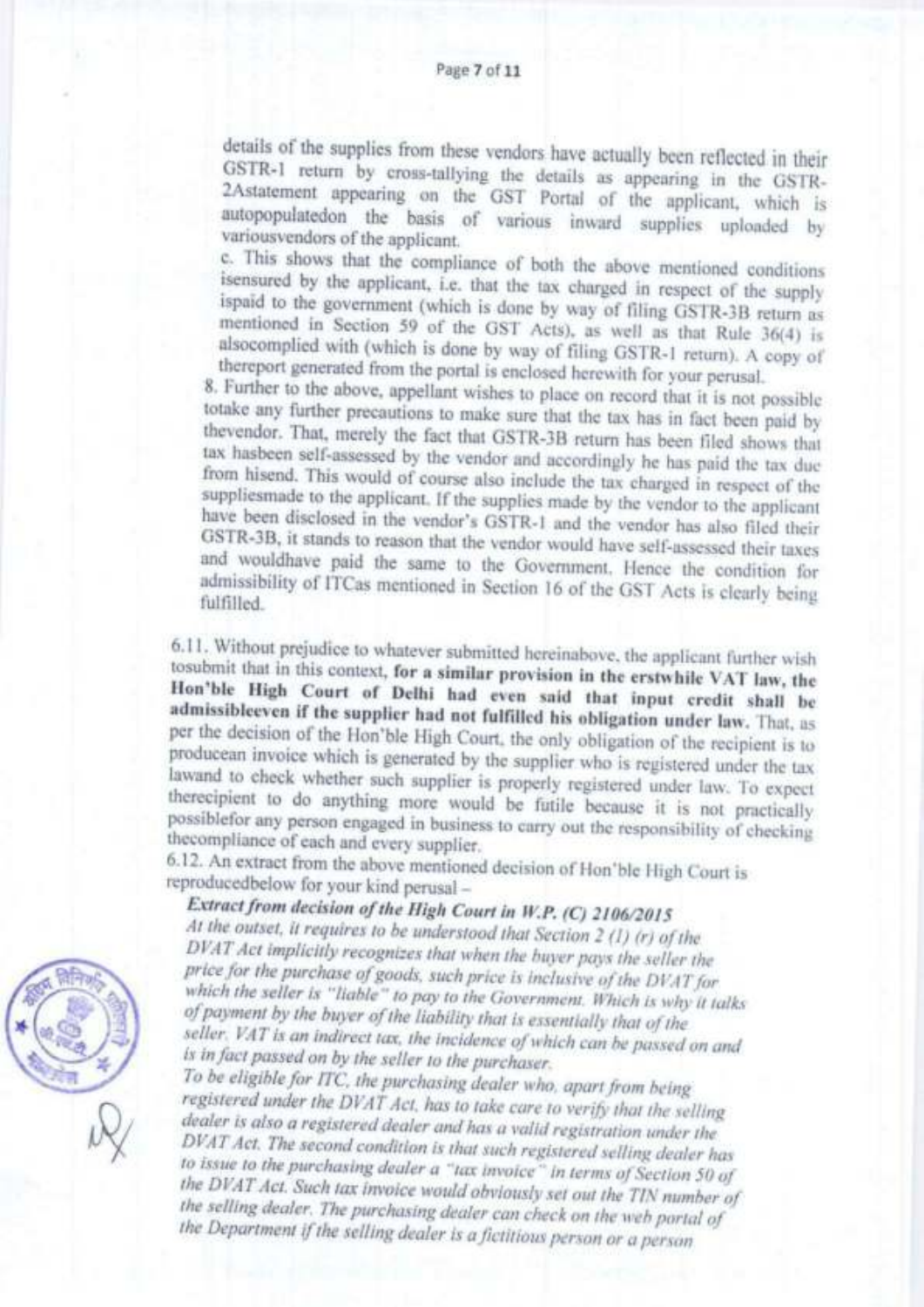whose registration stands cancelled. As long as the purchasing dealer has taken all these steps, he cannot be expected to keep track of whether the selling dealer has in fact deposited the tax collected with the Government or has lawfully adjusted it against his output tax liability. The purchasing dealer can, of course, ascertain if there is any mismatch of Annexures 2A and2Bbut,assuming it is on account ofthe seller's defauh, there is liule he can do about it.

Another difficulty that the purchasing dealer would face is that he would have no access to the return filed by the selling dealer particularly since under Section 98 (1) of the DVAT Act those particulars are meant to be confidential. Under Section 98 (3) (j) of the DVAT Act, it is possible for the Commissioner, where he considers it desirable in rhe public interest, to publish such information. That hinges on the Commissioner placing those details in public domain. If the Commissioner has not placed such information in the public domain, then it is next to impossible for the purchasing dealer to ascertain the failure of the selling dealer to make a correct disclosure of the sales made in his return.

Again, it is not as if the Department is helpless if the selling dealer commits a default in either depositing or lawfully adjusting the VAT collected from the purchasing dealer. There are provisions in the DVAT Act, referred to hereinbefore, which empower the Department to proceed to fecoyer the tax in orrearsfrom the selling dealer. There is also Section 40A, in terms of which, a purchasing dealer acting in connivance with a selling dealer can be proceeded against.

Applying the law explained in the [above decisions], it can be concluded in the case that there is a singular failure by the legislature to make a distinction between purchasing dealers who have bona fide transacted with the selling dealer by taking all precautions as required by the DVAT Act and those that have not. Therefore, there was need to restrict the denial of ITC only to the selling dealers who had failed to deposit the tax collected by them and not punish bona fide purchasing dealers. The latter cannot be expected to do the impossible. It is trite that a law that is not capable of honest compliance will fail in achieving its objective.

6.12. Applicant further submit that the departmental appeal against the above order ofthe High Court in the Hon'ble Supreme Court was dismissed by the Hon'ble ApexCourt of India. Therefore, even the Supreme Court upheld the principles laid in theabove decision by the Hon'ble High Court of Delhi. Thus, it should be deemed thatthe recipiert has fulfilled their obligation under law to check that the supplier wasregistered under law, and have made payment to such supplier on a bona-fide basis.

Therefore, input tax credit should not be denied to the applicant after suchnecessary action has been taken by the applicant.

6.13. In this context, reliance is also further placed on the following decisions \_

i. COMMISSIONER OF C. EX., RAIGAD Versus JAY IRON & STEEL INDUSTRIES LTD.2015 (325) E.L.T. 130 (Tri. - Mumbai) wherein it is held that Cenvat credit - Inputs- Onus on assessee under Rule 9(2), 9(3), 9(4) and 9(7) of Cenvat Credit Rules, 2004 to take reasonable steps to ensure that appropriate excise duty paid oninputs on which credit is taken - Explanation to sub-rule provides that assessee shall be deemed to have taken reasonable step if they satisfied themselves aboutidentity/address of input manufactures/supplier either from their personalknowledge or certificate issued by Excise Department - Since.

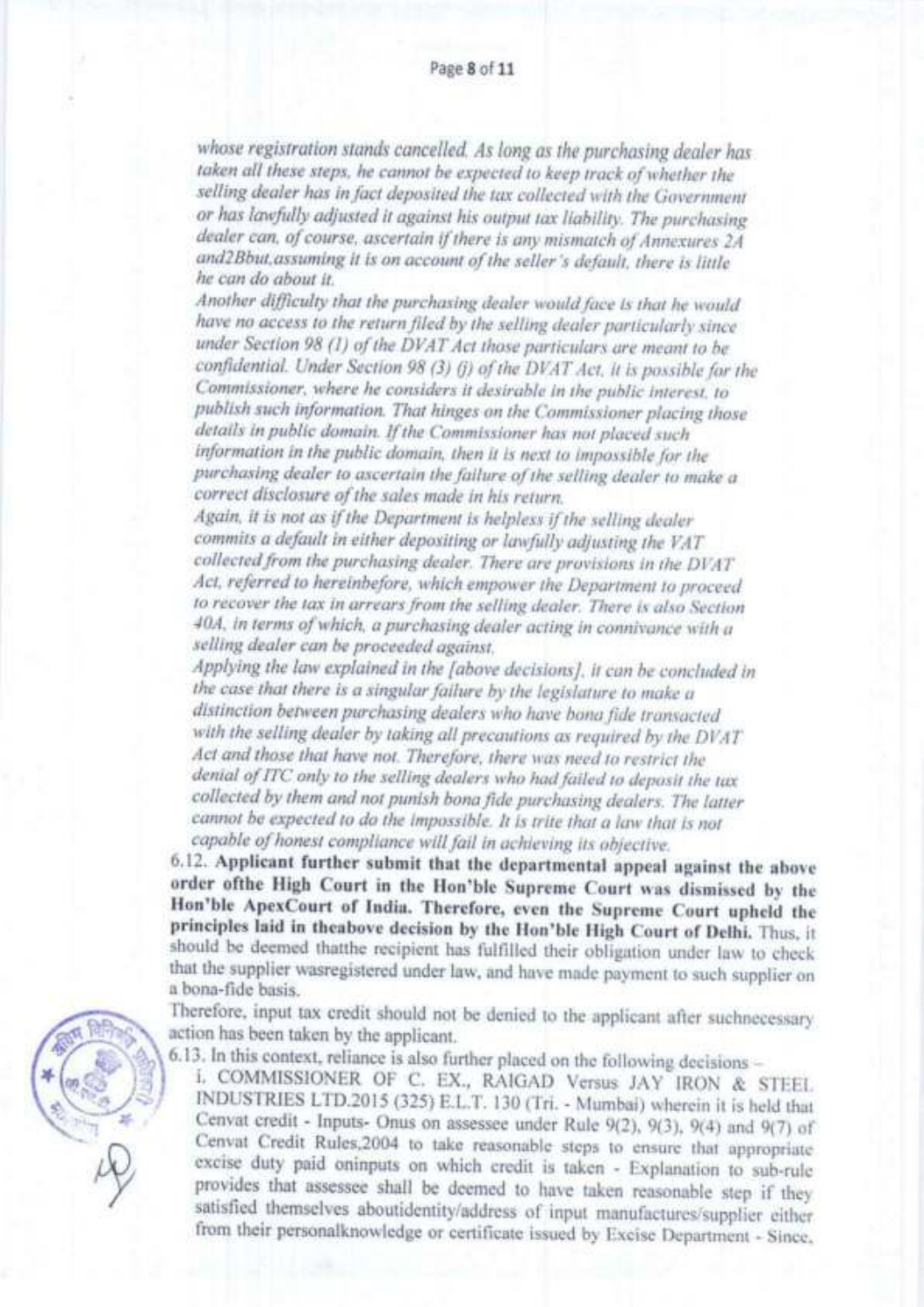suppliers are registered with Department, assessee discharged their onus under Cenvat Credit Rules, 2004. [paras 5.3, 5.4]

ii. VIKRAMKNITTEX PVT. LTD. Versus COMMISSIONER OF CENTRAL EXCISE, SURAT-I2008 (230) E.L.T. 190 (Tri. - Ahmd.) wherein it is held that Cenvat/Modvat -Documents for availing credit - Address and identity of manufacturer found to befake and fictitious - Appellants taken sufficient precautions as they receivedgoods from a registered dealer who happened to be a manufacturer - Certificatefrom Bank of Baroda also produced which furnished details about collection of anamount paid by supplier - Credit taken by appellants is in order in terms of Rule

7(2) of Cenvat Credit Rules, 2002 - Rule 9 of Cenvat Credit Rules, 2004.fparas2.31

III. BHUWALKA STEEL INDUSTRIES LTD. Versus COMMISSIONER OF C. EX., THANE-I2007 (212) E.L.T. 63 (Tri. - Mumbai) wherein it is held that Cenvat/Modvat-

Default in payment of duty by input manufacturer - Credit availed by appellantsought to be reversed as duty - Precedents and C.B.E. & C. Circular holding creditnot deniable on default in duty payment by input manufacturer -Reasonableprecautions taken by appellant before availing credit, invoices containing allparticulars as prescribed in rules - Credit taken on bona fide belief of dutypayment - Documents evidencing payment of excise duty amount to supplier byappellant - Precedents and C.B.E. & C. Circular applicable - Cenvat credit admissible - Rules 3 and 4 of Cenvat Credit Rules, 2004. [paras 3, 4]

6.14. Other conditions for claim of input tax credit -

1. In addition to above, applicant further submits that another condition for availing theinput tax credit is that return under Section 39 is filed by the recipient. Applicantsubmits that, the return under Section39 is GSTR-3Breturn, and that the ITC isclaimed by them in the said return itself. Therefore, this condition is definitely beingfulfilled for admissibility of input tax credit.

2. Further, as per the second proviso to Section  $16(2)$  -

Provided further that where a recipient fails to pay to the supplier of goods or services or both, other than the supplies on which tax is payable on reverse charge basis, the amount towards the value of supply along with tax payable thereon within a period of one hundred and eighty days from the date of issue of invoice by the supplier, an amount equal to the input tax credit availed by the recipient shall be added to his output tax liability, along with interest thereon, in such manner as may he prescribed:

3. Hence, it can be inferred from above, that if payment of the consideration alongwith applicable tax thereon is not made to the supplier within 180 days from thedate of invoice, then the entire amount of input tax credit shall be added to theoutput tax liability of the recipient. In other words, the ITC claim has to be reversedif the payment of consideration is not made to the supplier.

4. In this context, applicant submits that, they are making sure that the payment ismade to the supplier within 180 days from the date of invoice. For this purpose, whenever the payment is made, a payment voucher is issued from the system andkept in the records with the applicant evidencing the due payment. In some cases, advance payment is made to the vendor for the concerned inputs and therefore this situation is not applicable in those cases. A copy of the voucher is enclosed herewith.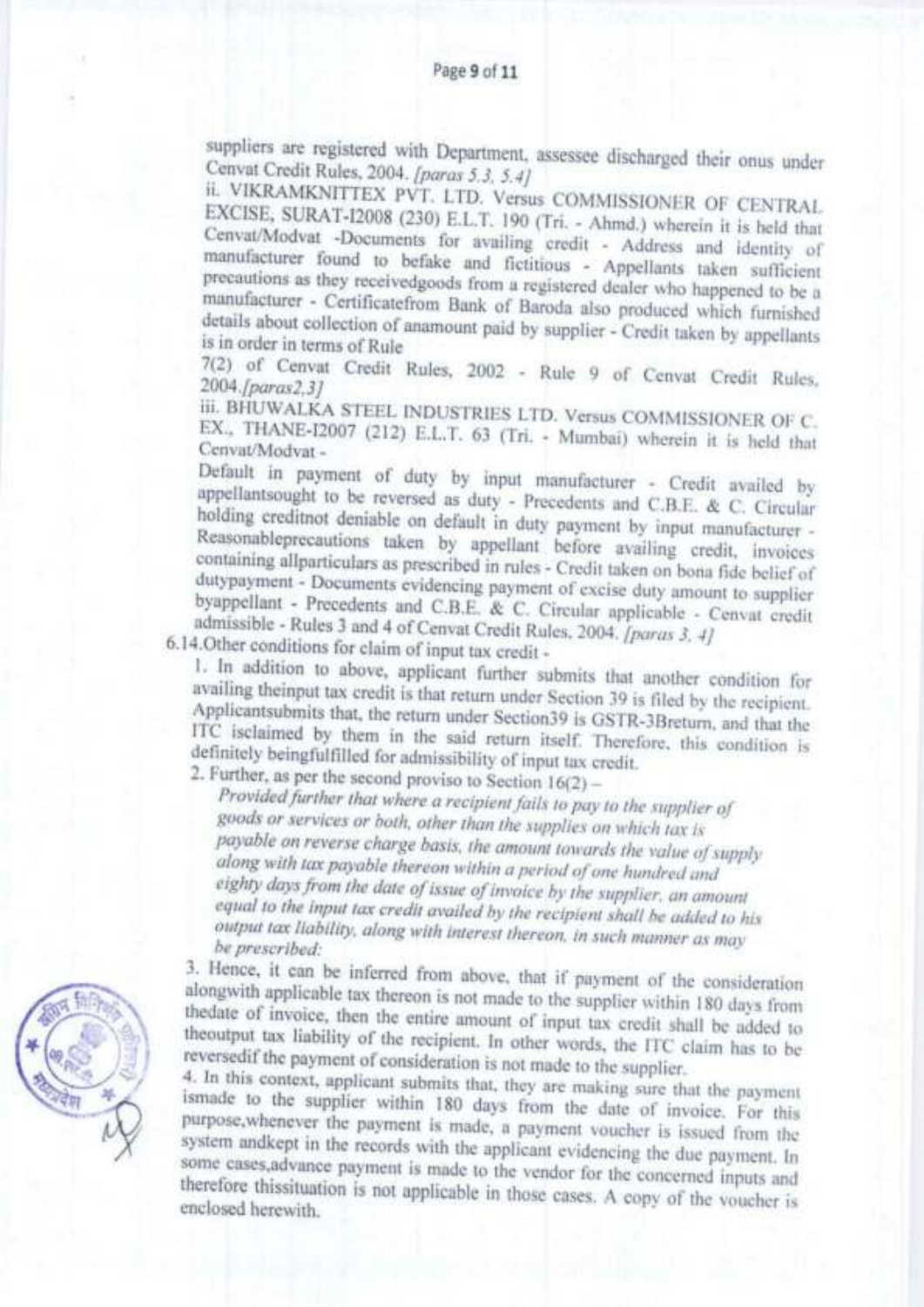5. In view of above all the conditions and restrictions prescribed for admissibility of input tax credit has been fulfilled by the applicant. Applicant therefore submit thatsince as per section 97(2) of the act the advance ruling can be sought in respectadmissibility of input tax credit and admissibility of input tax credit is dependent on fulfillment of conditions and restrictions prescribed in section 16 of the act read withrule 36 of the rules, the Hon'ble advance ruling authority may please admit the<br>application and pronounce its advance ruling on the question of admissibility of ITCon the basis of procedures and conditions fulfilled by the

6.15. Conclusion- In view of above as submitted hereinabove, the applicant is fulfilling all theprescribed procedures and conditions given in the GST Act and rules for admissibility<br>of the ITC. Hence it is requested to pronounce the ruling in favour of

# 7. DISCUSSIONS AND FINDINGS-

We have carefully considered the submissions made by the applicant in the  $7.1.$ application, the pleadings on behalf of the Applicant made during the course of personal hearing and the submission made by Circle in-charge of circle 3, commercial tax department (SGST), Indore.

A careful reading of provisions of section 97 is required here.  $7.2$ 

 $7.3.$ The question on which advance ruling can be sought is given in subsection (2) of section 97, which reads as under:

"(2) The question on which the advance ruling is sought under this Act, shall be in respect of.

(a) Classification of any goods or services or both;

(b) Applicability of a notification issued under the provisions of this Act;

(c) Determination of time and value of supply of goods or services or both;

(d) Admissibility of input tax credit of tax paid or deemed to have been paid;

(e) Determination of the liability to pay tax on any goods or services or both;

(f) Whether applicant is required to be registered;

(g) Whether any particular thing done by the applicant with respect to any goods or services or both amounts to or results in a supply of goods or services or both, within the meaning of that term."

The applicant's question whether the procedure adopted and the  $7.4.$ documents/records maintained by applicant can be deemed to be a sufficient compliance of conditions and restrictions for admissibility of input tax credit of tax paid on inward supply of local scrap and sponge iron used in the manufacture of M.S.

 $7.5.$ After going through the question asked by the Applicant, this authority is of view that the issue is technical/procedural in nature and is not covered by any of the clauses of Sec. 97(2).